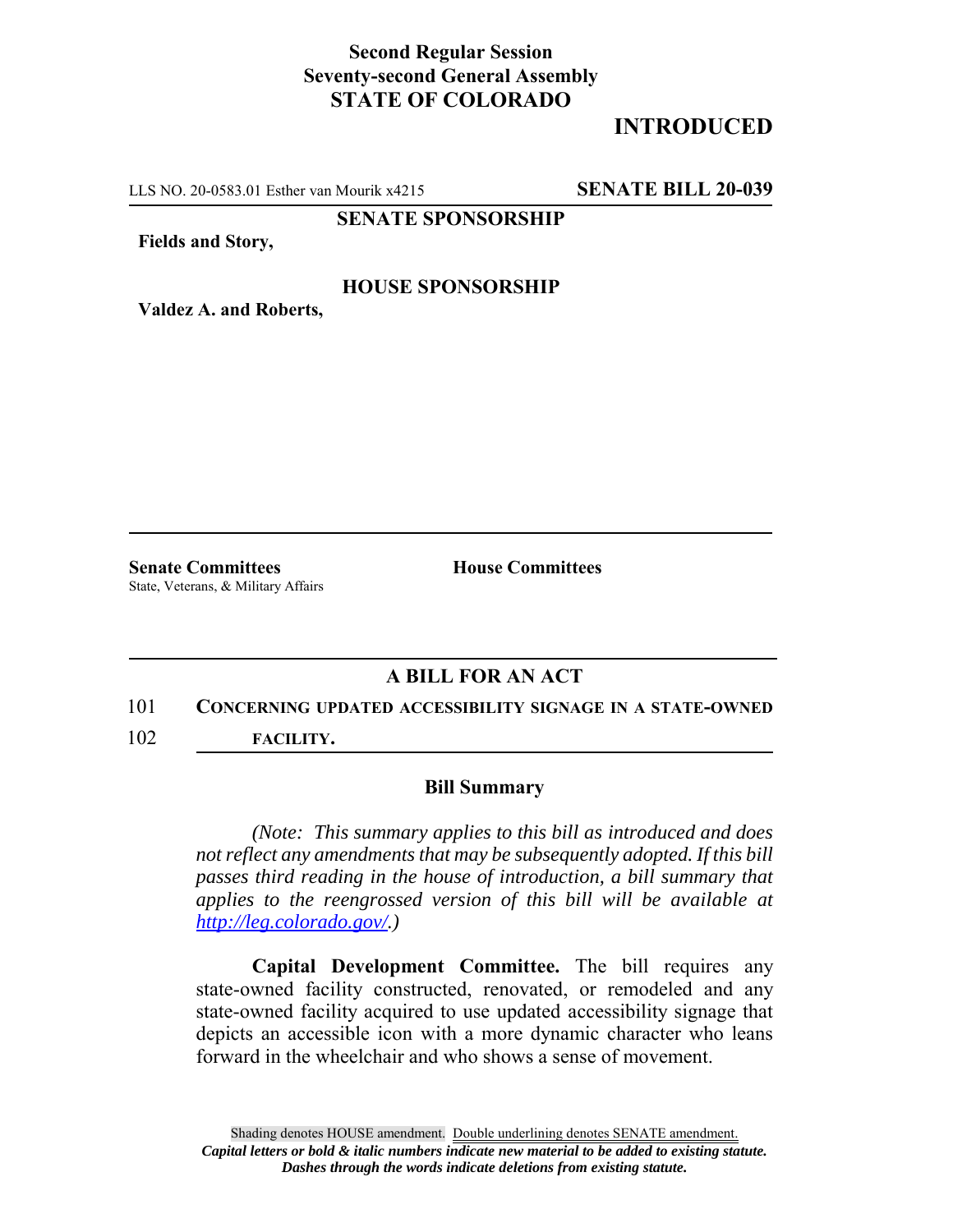*Be it enacted by the General Assembly of the State of Colorado:*

 **SECTION 1. Legislative declaration.** (1) The general assembly hereby finds and declares that:

 (a) A grassroots effort in Boston, Massachusetts, in the early 2010s, resulted in supporters placing stickers with an updated design over the most recognizable symbol of access, the white wheelchair with a head icon. As a result, people all over the world started advocating for an improvement to the symbol by depicting instead an accessible icon with a more dynamic character who leans forward in the wheelchair and who shows a sense of movement.

 (b) The forward head indicates the forward motion of the person 12 through space and shows the person as the driver or decision-maker about his or her mobility;

 (c) The arm angle that points backwards suggests dynamic mobility of a chair user, one who actively navigates the world;

 (d) By including white angled knockouts of the wheel, the symbol presents the wheel as being in motion;

 (e) The leg has been moved forward to allow for more space between it and the wheel, which allows for better readability and cleaner application of the icon as a stencil;

 (f) In order to avoid a confusion with established and widely used icons, the human depiction in the accessible icon is still consistent with other body representations found in the International Organization for Standardization's pictograms;

 (g) An example of the accessible icon can be obtained for free at http://www.accessibleicon.org;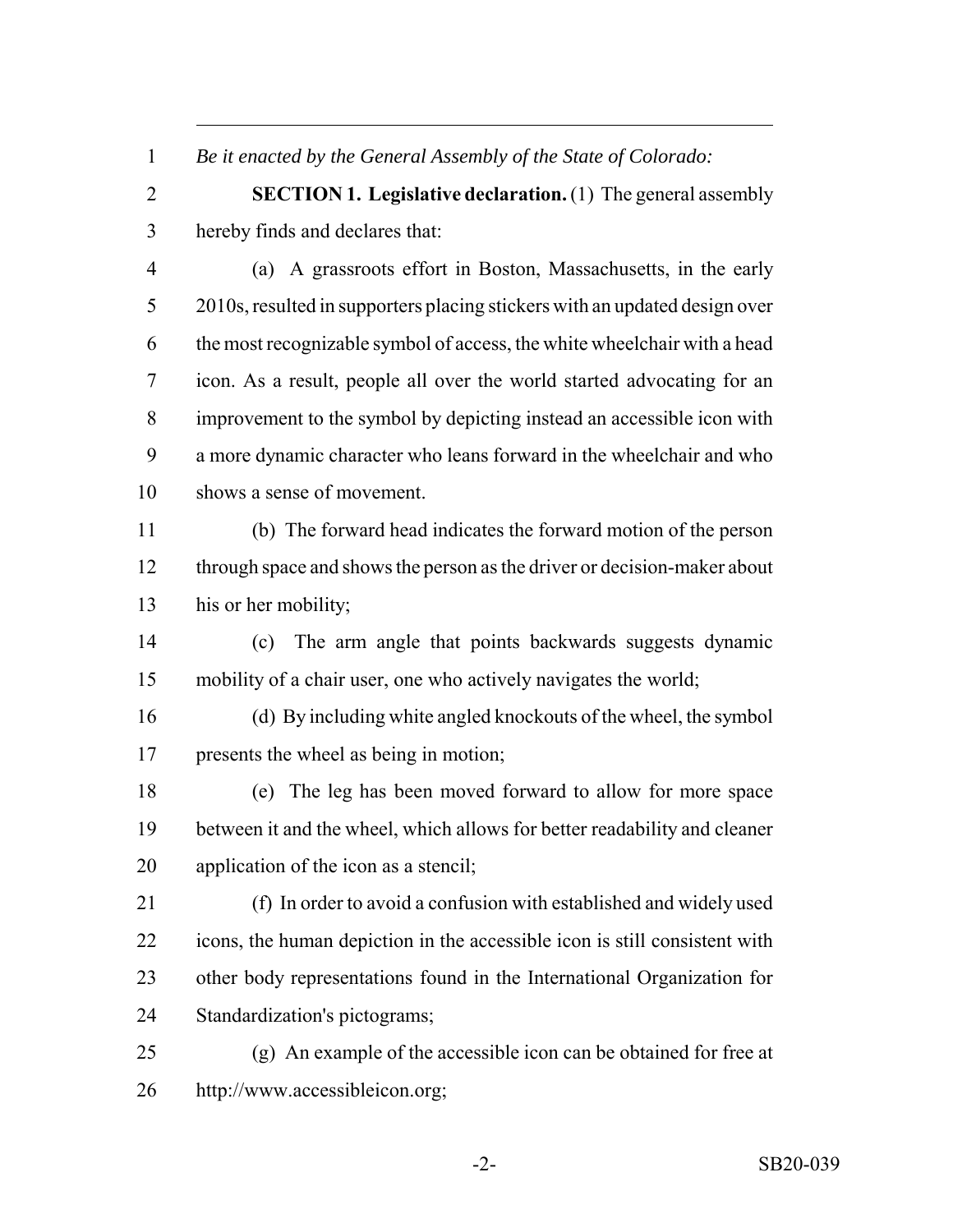(h) The accessible icon has been adopted by the National Football League's Jacksonville Jaguars, the state of New York, and other localities, businesses, and schools in the United States and abroad; and

- (i) Because history shows that the shape and form of what people see and hear works on a person's cognitive understanding of the world, it is important for the state to start using the accessible icon for accessibility signage in any newly acquired, newly built, or newly renovated facility.
- **SECTION 2.** In Colorado Revised Statutes, **add** 24-30-1312 as follows:

 **24-30-1312. Accessibility signage for facilities.** INSTEAD OF THE INTERNATIONAL SYMBOL OF ACCESSIBILITY ICON OF A CHARACTER IN A WHEELCHAIR, ANY REQUIRED ACCESSIBILITY SIGNAGE IN A FACILITY MUST DEPICT AN ACCESSIBLE ICON WITH A MORE DYNAMIC CHARACTER WHO LEANS FORWARD IN THE WHEELCHAIR AND WHO SHOWS A SENSE OF MOVEMENT.

 **SECTION 3. Act subject to petition - effective date - applicability.** (1) This act takes effect at 12:01 a.m. on the day following the expiration of the ninety-day period after final adjournment of the general assembly (August 5, 2020, if adjournment sine die is on May 6, 2020); except that, if a referendum petition is filed pursuant to section 1 (3) of article V of the state constitution against this act or an item, section, or part of this act within such period, then the act, item, section, or part will not take effect unless approved by the people at the general election to be held in November 2020 and, in such case, will take effect on the date of the official declaration of the vote thereon by the governor.

- 
- (2) This act applies to:
- 

(a) Any facility constructed, renovated, or remodeled with a date